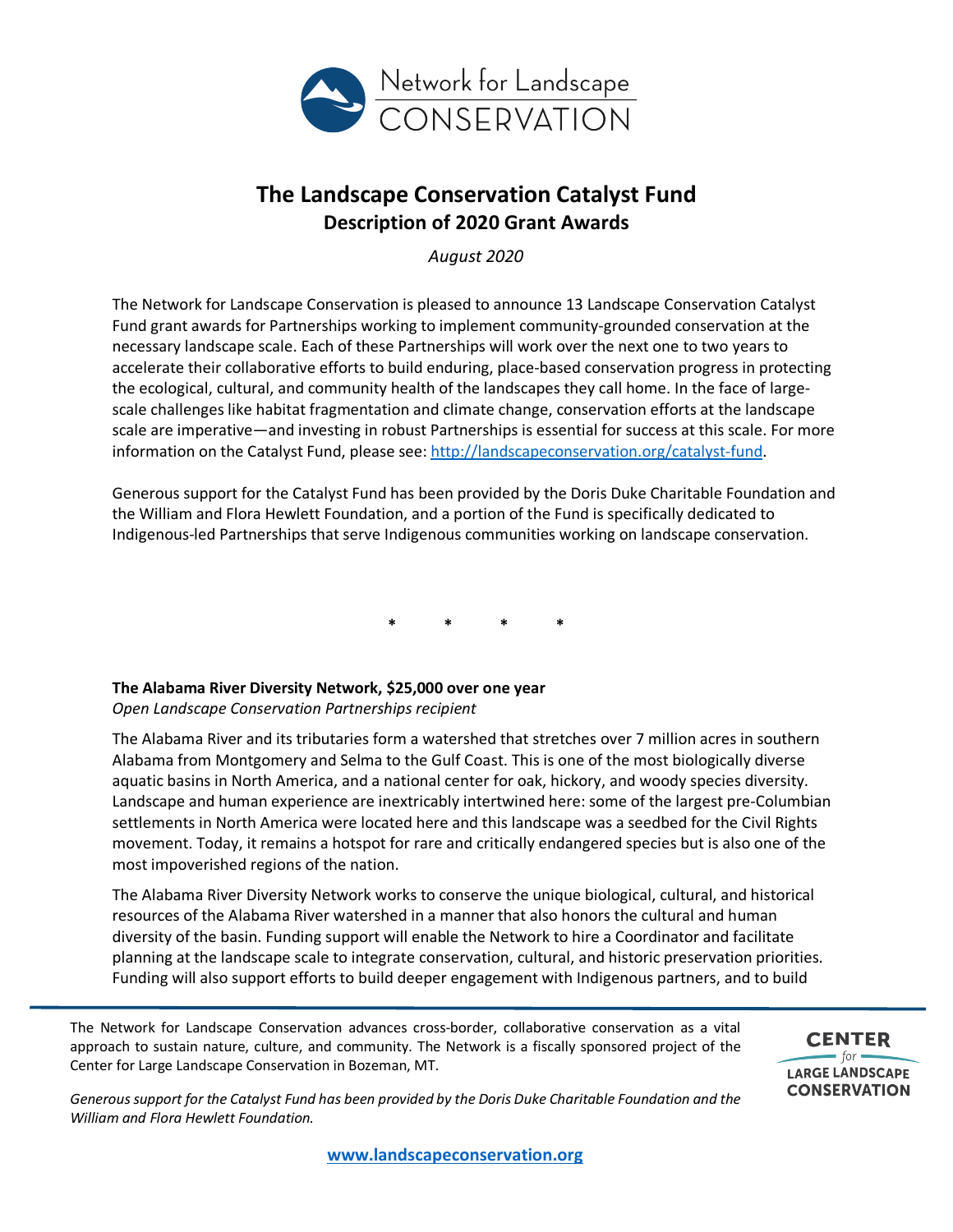collaboration with partners working on Civil Rights and Social Justice issues within the landscape. This support will accelerate the efforts of the Network—in a landscape that is a cradle of biological diversity and the American Civil Rights movement—to showcase a new model of conservation that views biological diversity through the eyes of human diversity.

#### **Camas to Condors Partnership, \$25,000 over one year**

## *Indigenous-led Partnerships recipient*

The Nez Perce Tribe's Indian Claims Commission territory stretches across 13 million acres over portions of what is now southeastern Washington, northeastern Oregon, Idaho, and western Montana. Much of these ancestral lands boast strong ecological resilience, but the Tribe's Reservation in northcentral Idaho itself has low resiliency. The Joseph Creek watershed is an essential linkage between the Blue Mountains of Oregon and Washington and the wildlands of central Idaho, and is comprised of a network of canyons that support wolves, eagles, bighorns, rare grasslands, and Snake River steelhead. This watershed is a possible site for the Tribe's proposed reintroduction of the California Condor.

The Camas to Condors Partnership works to advance culturally relevant conservation across the Tribe's Indian Claims Commission territories to build a holistic vision for ecological, cultural, and climate resilience, with an early focus on the Joseph Creek watershed. Funding will enable the Partnership to hire an Indigenous Relations Liaison to engage with Indigenous knowledge keepers and youth to build regional conservation leadership. Additionally, funding will support a co-created Indigenous Relations in Restoration Design handbook and the development of a Seasonal Round Stewardship Curriculum for empowering youth in regional conservation design and implementation. By elevating the perspectives and experience of Indigenous knowledge keepers and by investing in conservation leadership opportunities for youth, this support will accelerate the Partnership's work to advance a culture-smart, climate-smart "healing economy" as an alternative to the extractive land management paradigms that currently define the rural economies of its landscape.

# **Greater Baltimore Wilderness Coalition, \$25,000 over two years**

# *Open Landscape Conservation Partnerships recipient*

The Patapsco, Patuxent, and Gunpowder River watersheds of central Maryland have witnessed heavy urbanization over the last century, which has resulted in a dramatic conversion of greenspace to impervious landcover. These are critical watersheds within the broader and globally significant Chesapeake Bay watershed, and their condition plays a major role in the restoration efforts of the estuary: the Patapsco River basin now consistently receives the lowest ecosystem health grade in the entire Chesapeake Bay watershed.

The Greater Baltimore Wilderness Coalition works to establish a comprehensive green infrastructure network at the local and regional scale within this landscape as a means of building the region's sustainability and resiliency in the face of climate change. Funding will enable the Coalition to expand partner engagement, solidify its governance structures, and undertake a rigorous strategic planning process to result in a five-year strategic plan and an associated two-year action plan. In addition, funding will allow the Coalition to convene two workshops centered around building partner expertise and capacity in collaboration and adaptive leadership. This support will accelerate the Coalition's capacity to advance efforts to support biodiversity, resiliency, access, and equity goals across its Central Maryland landscape, as an important piece of the broader efforts to restore the Chesapeake Bay watershed.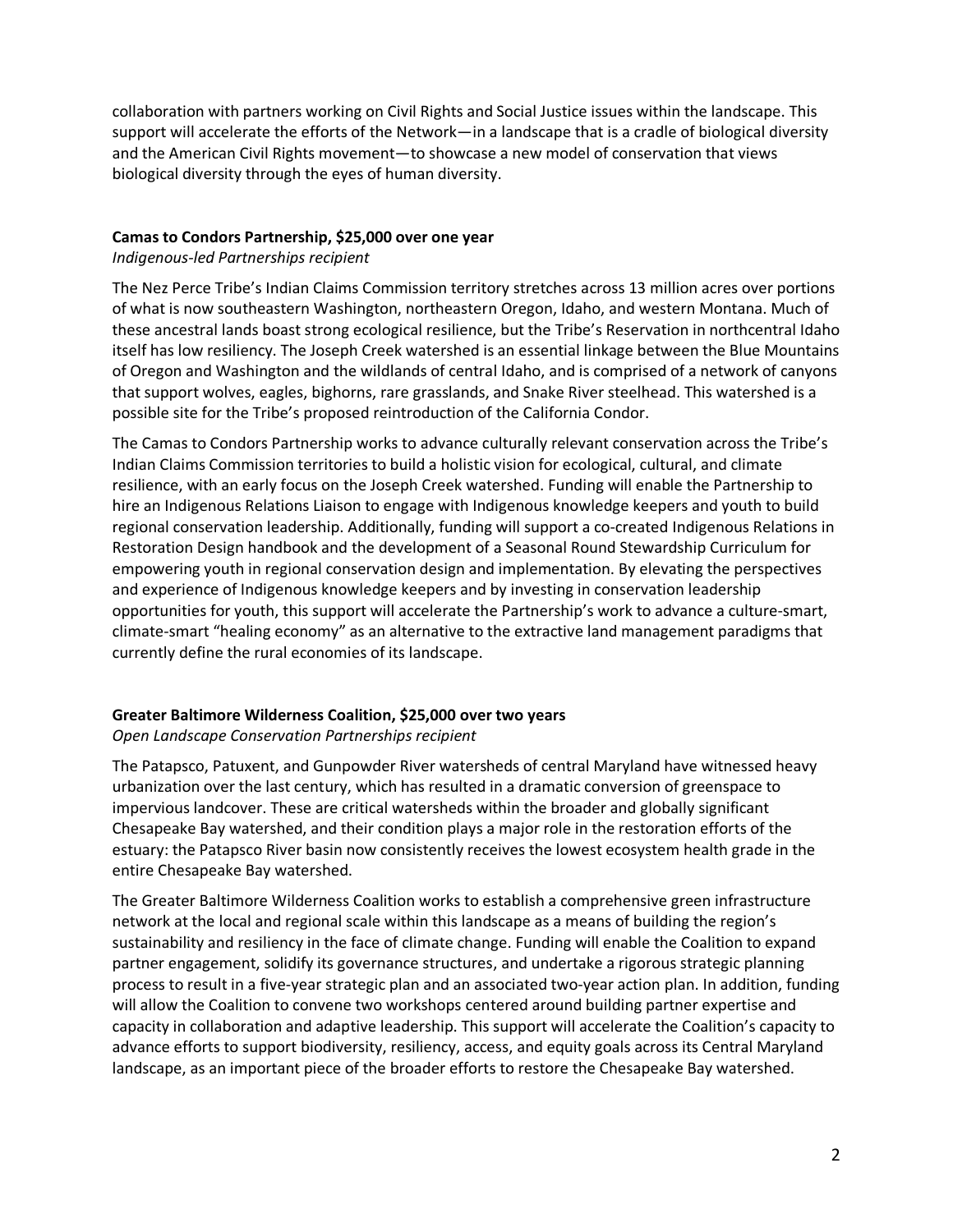# **Emerald Alliance for People, Nature, and Community; \$25,000 over two years**

*Open Landscape Conservation Partnerships recipient*

The central Puget Sound region of Washington—comprised of the four counties of Snohomish, King, Pierce, and Kitsap—is a landscape marked by snow-covered volcanic peaks, fertile and productive valleys, and rich aquatic systems. The landscape too has a deep legacy of human connection. However, rapid population growth and development in the region are increasingly pressuring this iconic natural and cultural landscape.

The Emerald Alliance for People, Nature, and Community works to protect and sustain the region's iconic landscapes, striving to connect conservation and open space priorities to the region's growth management planning efforts. Funding will accelerate the development of the Alliance's Diversity, Equity, and Inclusion program and support efforts to solidify the organizational and governance structures of the Alliance. This investment will accelerate the Alliance's efforts to work to conserve the open space and natural environments that are so critical to protecting the health of people and maintaining the livability of communities across the Puget Sound.

# **Eno-New Hope Landscape Conservation Group; \$25,000 over two years**

*Open Landscape Conservation Partnerships recipient*

The Eno River and New Hope Creek watersheds span portions of four counties within the rapidly developing Triangle region of North Carolina. These watersheds contain ecologically significant and biodiverse habitats, and provide drinking water for nearly one million people. Although important lands have been conserved within the landscape, little effort has been made to ensure connectivity across these lands. In the face of the rapid development within the region, ecosystem function and climate resilience are threatened.

The Eno-New Hope Landscape Conservation Group works to conserve landscape connectivity within this landscape to protect biodiversity and natural resources for current and future generations. Funding will be used to hire a Coordinator and to solidify Group governance structures. The funding will also enable the Group to develop a strategic action plan to guide work around implementing its landscape conservation plan. By leveraging the early momentum around the drafting of a landscape conservation plan, this support will build critical capacity within the Group to proactively pursue collective action around its collective vision of conserving landscape connectivity within the Eno-New Hope landscape.

# **The Natural Treasures Alliance, \$25,000 over two years**

*Open Landscape Conservation Partnerships recipient*

The "Cradle of Southern Appalachia" encompasses southeast Tennessee, northeast Alabama, and northwest Georgia. Defined by some of the oldest mountains in the world, this is a largely intact and highly biodiverse landscape that boasts a unique blend of forests, canyons, and pristine streams. Drawn in part by the scenery and natural beauty of the landscape, the region is experiencing rapid population growth and a surge in development that is threatening to fragment the natural landscape and endanger much of the biodiversity.

The Natural Treasures Alliance works to conserve the lands that sustain the region's people with wholesome food, renewable forests, clean air, and fresh water. Funding will provide dedicated staff support to oversee the Alliance's work plan, including quarterly Alliance-wide convenings to ensure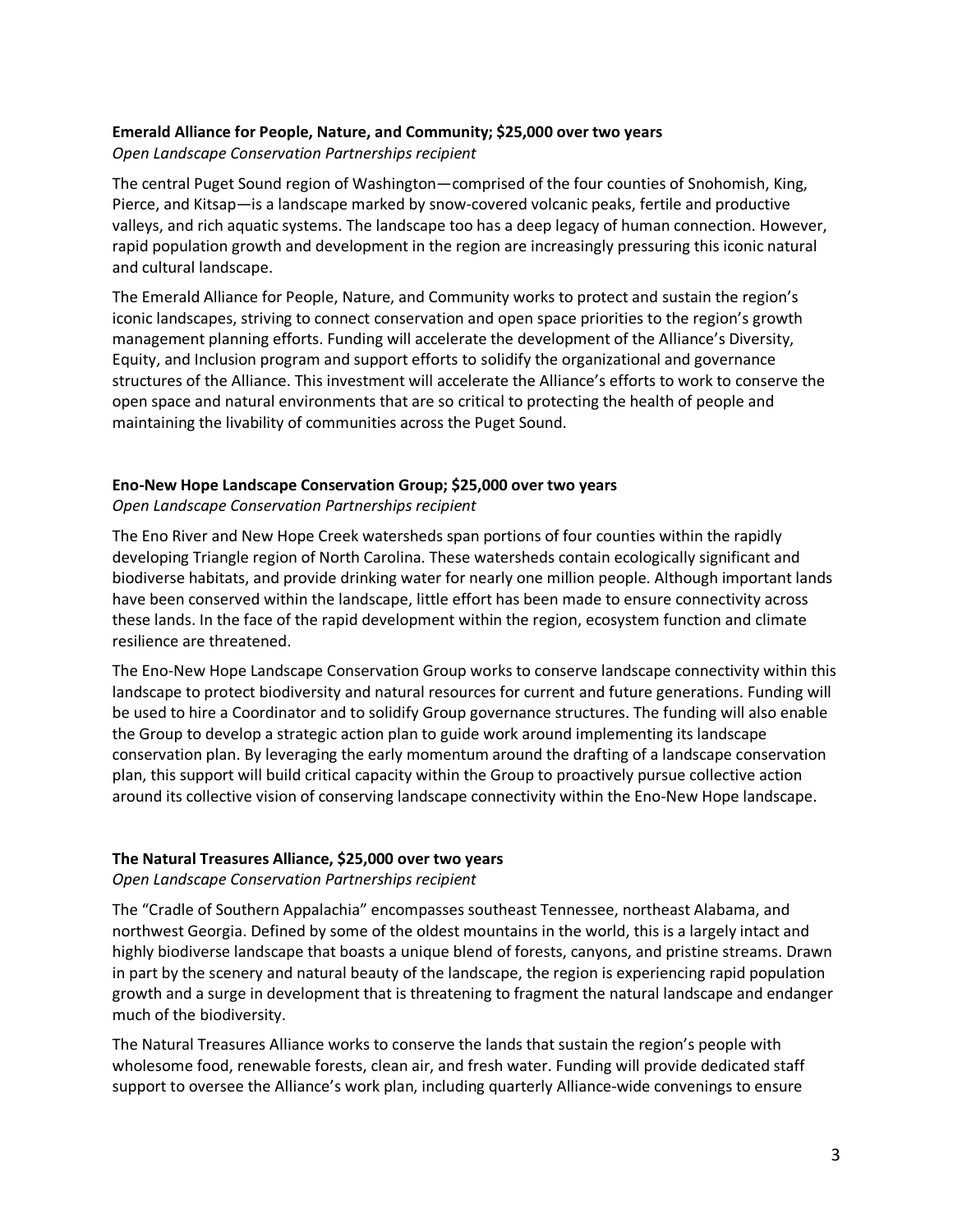collaborative partner engagement and the development of communications materials to engage nontraditional conservation partners around the importance of natural spaces as a driver of public health and the economy. The funding also will enable the Alliance to develop a collaborative conservation blueprint for working lands that underscores the value of locally produced foods, materials, and goods to the sustainable regional economy. The Alliance has just completed a planning process that resulted in an impressive landscape conservation vision for the Cradle of Southern Appalachia; this support will enable the Alliance to leverage that planning process and build a truly cross-sector approach to achieve the board scale land conservation to sustain the local communities in this unique landscape.

## **New York Highlands Network, \$25,000 over one year**

*Open Landscape Conservation Partnerships recipient*

The Highlands landscape of southern New York—a string of mountains spanning both sides of the Hudson River—is nationally recognized for its biodiversity, and is significant to local communities and New York City as a source of recreation and drinking water. However, the proximity to New York City also places this landscape at risk, with habitat fragmentation threatening biodiversity and eroding the region's currently high climate resilience.

The New York Highlands Network works to ensure the ecosystems and communities of the Highlands region continue to thrive, focusing on connecting conserved properties in a resilient network of lands that supports flora and fauna migration and quality recreational experiences. Funding will provide dedicated staff support to oversee the Network's work plan, including convening two all-partner meetings. Additionally, support will enable the Network to create a digital map-based land parcel tracking system to streamline communications across partners and facilitate rapid and coordinated conservation actions; and to synthesize research around collaborative financing models to facilitate joint-financing by partners. As a sub-landscape within the broader four-state Highlands region, this support will enable the Network to accelerate its work in its own landscape while amplifying its conservation success across the broader landscapes in which it is nested.

# **Oconee Watershed Partnership, \$25,000 over two years**

#### *Open Landscape Conservation Partnerships recipient*

The Oconee River watershed is located in the upper portion of the Altamaha River watershed, Georgia's largest river. The Altamaha has been identified as one of the three East Coast watersheds that will experience the greatest increase in urban land cover in the coming decades. The Oconee watershed itself is modeled to experience a more-than-50% increase in population over the next thirty years, putting the watershed's forests at risk of conversion and loss to development.

The Oconee Watershed Partnership works to advance strategic conservation to sustain healthy forests and habitats and secure drinking water resiliency for local communities. Funding will support the growth of a part-time Partnership Coordinator position to full time. The expanded staffing will enable the Partnership to formalize governance structures and develop a strategic conservation plan for the watershed. Additionally, the Partnership will develop a landowner engagement blueprint and a synthesis of conservation finance options within the watershed. The support at this moment will harness the Partnership's early momentum and accelerate its capacity to pursue collective action around landscape-scale conservation to ensure a healthy watershed and a strong local economy.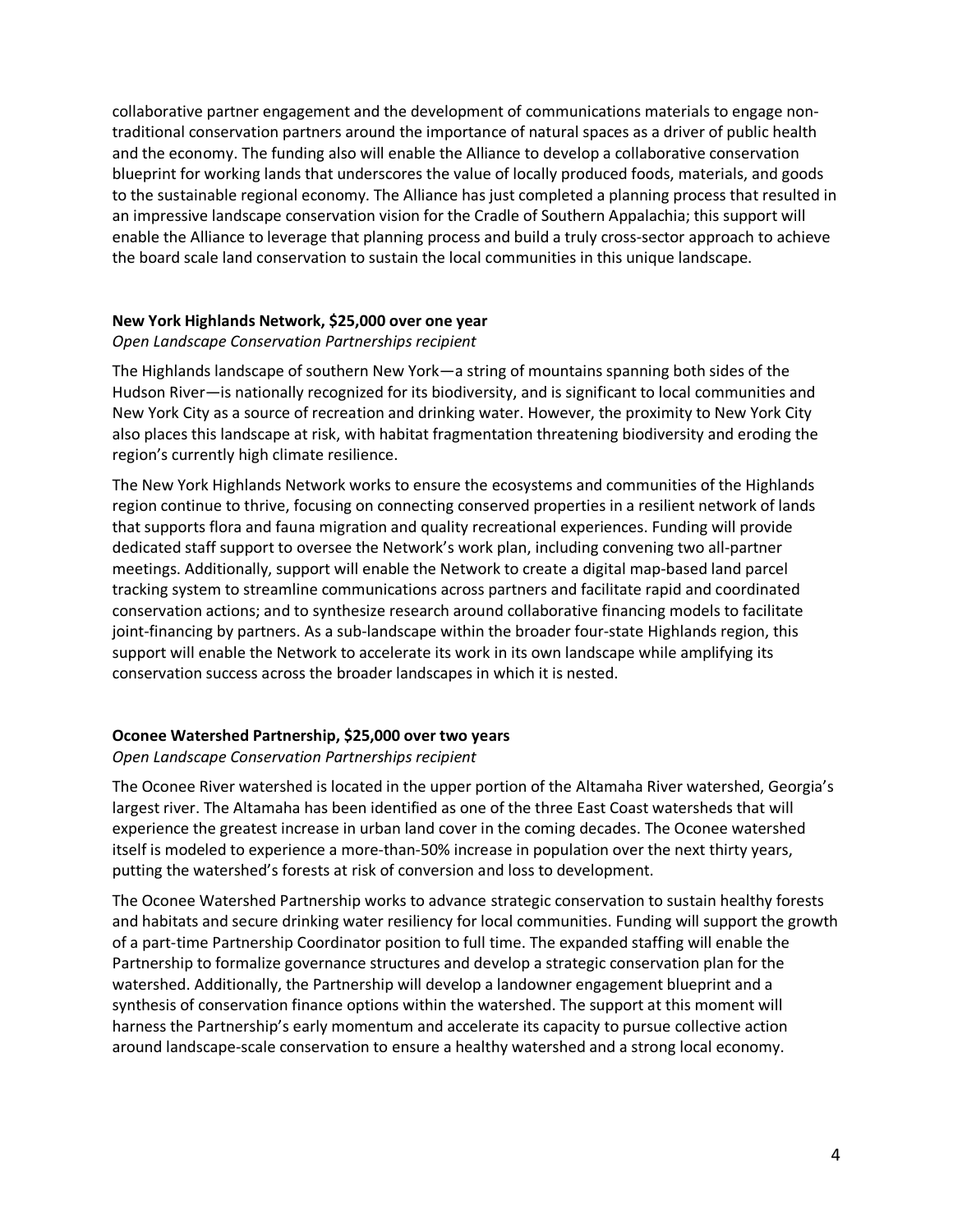## **Safe Water Conservation Collaborative, \$25,000 over two years**

*Open Landscape Conservation Partnerships recipient*

The Potomac River is the second largest river of the Chesapeake Bay, and its headwaters are located in the Eastern Panhandle of West Virginia. The river serves as a major drinking water supply for the DC Metro region, and the two eastern-most counties of the panhandle—Jefferson and Berkeley counties are being impacted by some of the fastest population growth rates in the entire Chesapeake Bay watershed. This development pressure is impacting the condition of local watersheds and underscoring the importance of source water protection.

The Safe Water Conservation Collaborative works to advance conservation and stewardship to protect safe, clean drinking water for the communities of the Eastern Panhandle of West Virginia. Funding will enable the Collaborative to move through a strategic planning process and begin implementation of the plan that emerges. Building on progress to date in bringing together a broad coalition of water utilities, conservation organizations, and community partners, this support will catalyze the Collaborative by creating the long-term road map for success.

# **Santa Cruz Watershed Collaborative, \$25,000 over two years**

*Open Landscape Conservation Partnerships recipient*

The riparian systems of the Santa Cruz Watershed, a National Heritage Area in central Arizona that links the Sky Island mountains and the Sonoran Desert valley bottoms, have supported the longest continuous record of agriculture in the United States, at over 4,000 years. However, many of the creeks and rivers that once flowed perennially and supported key riparian habitat are now channelized riverbeds that run only during seasonal rains.

The Santa Cruz Watershed Collaborative works in the Tucson basin of the watershed to restore the hydrological and ecological function of the watershed for the long-term benefit of natural and human ecosystems. Funding will enable the Collaborative to hire a Coordinator, and will support the finalization of a Watershed Restoration Plan. Additionally, the support will enable the Collaborative to formalize its governance structure, coordinate and advance the efforts of its working groups, and convene semi-annual partner forums to strengthen stakeholder engagement. These investments will build upon the critical momentum of the Collaborative to ensure a broad, diverse network of partners are working collaboratively to achieve a holistic vision for the restoration of this unique watershed.

# **Tásmam Koyóm Land Partnership, \$25,000 over one year**

*Indigenous-led Partnerships recipient*

Tásmam Koyóm is the Maidu name for a valley in Plumas County in northeastern California. This valley was an important population center within the traditional homeland of the Mountain Maidu for many generations. Following Euro-American settlement during the 19<sup>th</sup> century Gold Rush, the valley was renamed "Humbug Valley." Although the Maidu are a tribe without federal recognition status, in September, 2019, the valley lands were returned to the Maidu people by Pacific Gas & Electric.

The Tásmam Koyóm Land Partnership works to restore the ancestral landscapes of the Maidu using traditional ways. Funding will support the finalization of an adaptive management strategy and facilitate action planning to translate the strategy into implementation of the phased restoration program for the landscape. The return of Tásmam Koyóm is historic and marks the first acquisition of tribal homelands